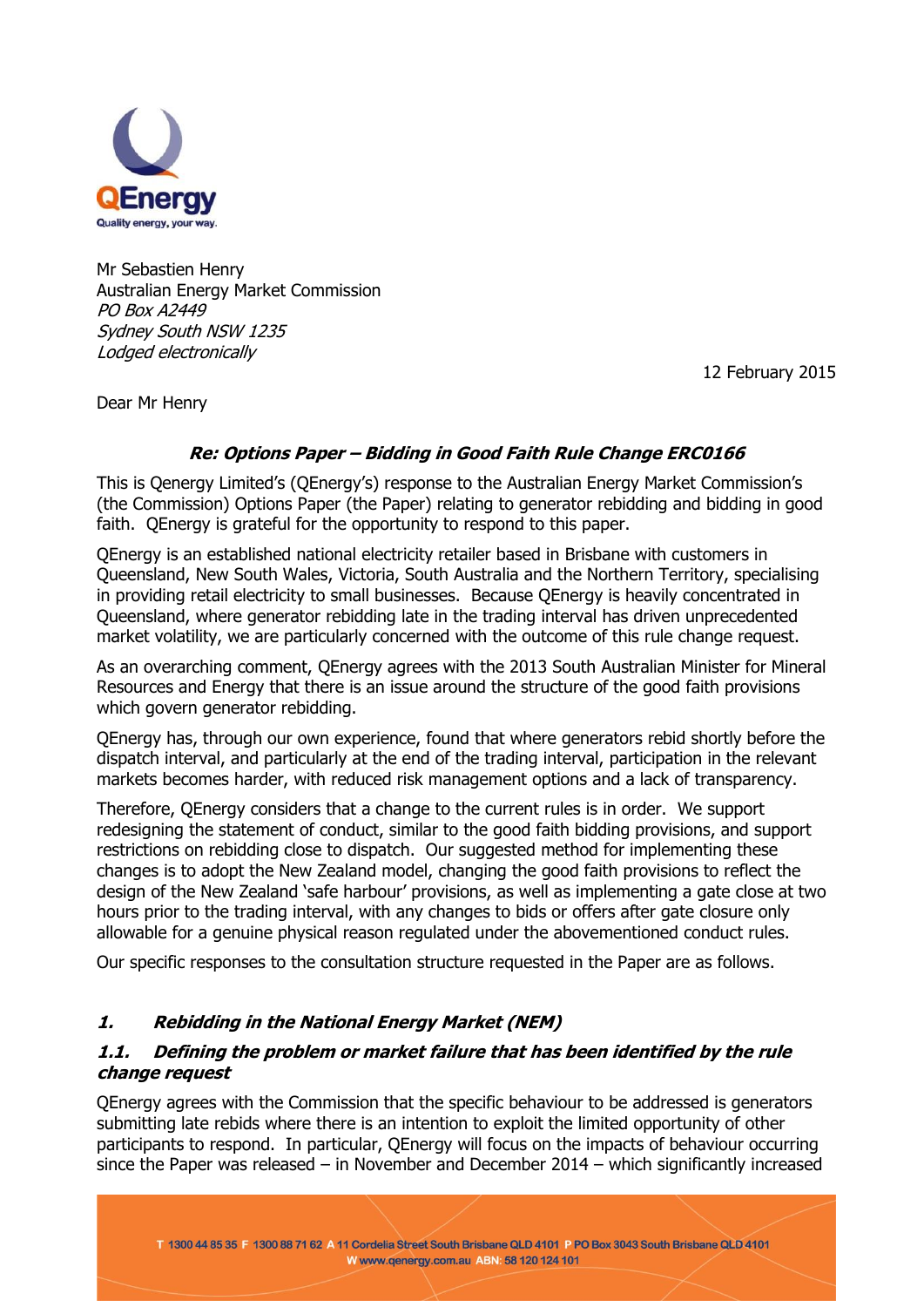the volatility in the Queensland region and demonstrate the harmful effects on the participants in the market.

In this case, the generators involved were not vertically integrated.

## **1.2. Issues with rebidding**

On 19 November 2014, there were three unexpected high price events, giving an average Peak price of \$277/MWh. These events were similar to those experienced earlier on 3, 15 and 16 November 2014, where the Queensland-to-NSW interconnector (QNI) was constrained northwards in a small yet significant volume which limited supply from NSW.

Simultaneously, local Queensland (predominantly baseload) generation which was already in operation was withdrawn from low-priced bid bands close to the dispatch interval and was rebid in at very high prices. This is demonstrated in the chart below showing reduced dispatch of nonvertically integrated generators (particularly those owned by Stanwell Corporation and InterGen Australia) ahead of the second two events. Stanwell Ltd and InterGen Ltd dispatched sufficient generation resulting in the QNI remaining available for approximately 100MW of supply into Queensland, and then rebid 300MW of supply quickly (Figure 1 below).



Figure 1. Dispatch of non-integrated generators on 19 November 2014 in Queensland

Origin Energy and AGL Energy, two vertically integrated generators, appear to have been unable to supply their capacity into the market sufficiently quickly to offset this impact despite having attempted to do so, as is shown in Figure 2 overleaf. Only a further 200MW was brought on line just after each high price event, in what appears to be a ramped up manner, suggesting that there may have been operational impediments to bringing on the full capacity sufficiently quickly.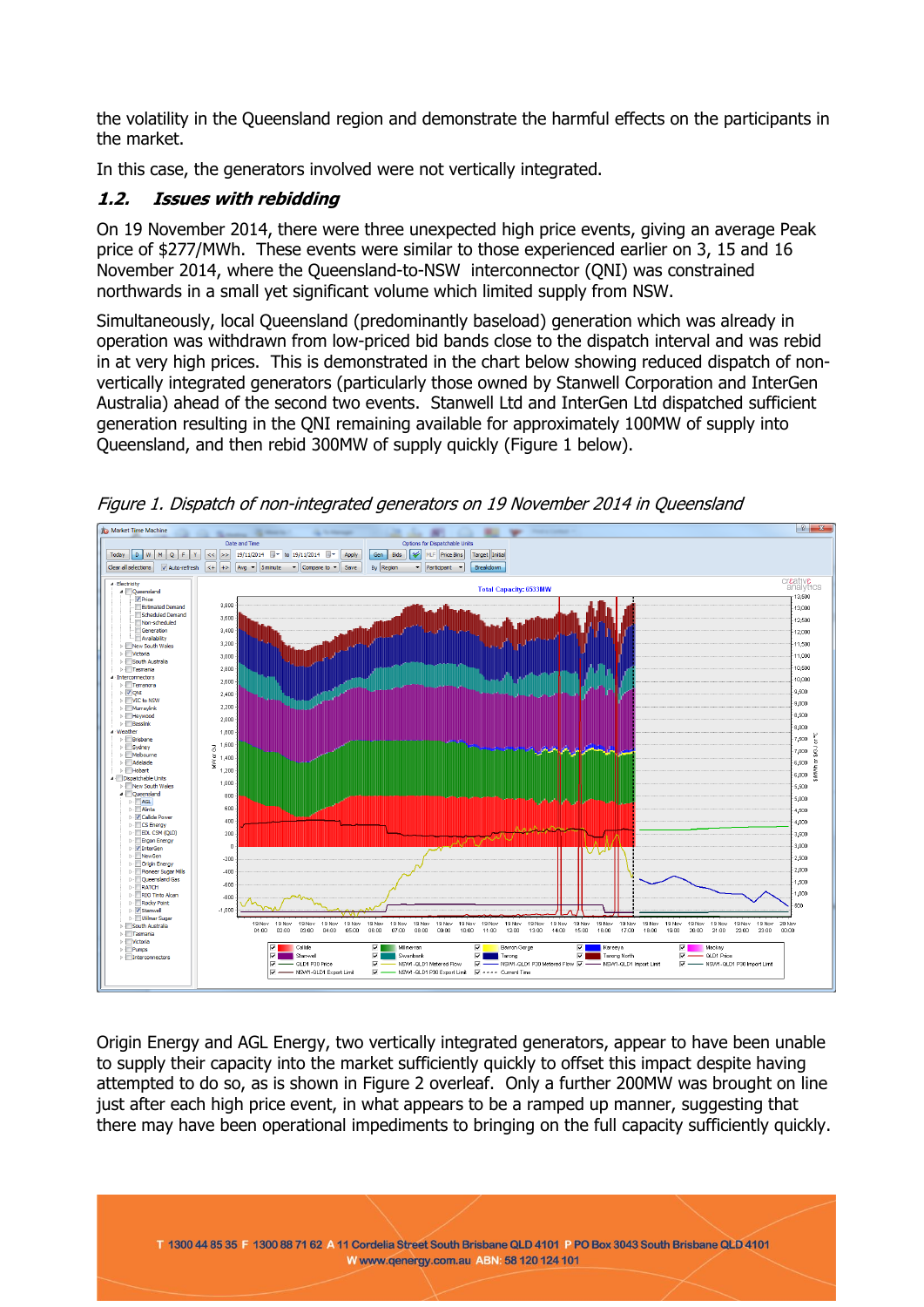This would support the concerns of the Commission that it is the late rebidding which determines outcomes in the market as other participants are unable to respond.



Figure 2. Dispatch of vertically-integrated generators on 19 November 2014 in Queensland

Subsequently, on Wednesday 17 December 2014, Queensland experienced its highest average daily price day since the creation of the National Electricity Market. Whilst hot weather was forecast for this day, the Australian Energy Market Operator (AEMO) pre-dispatch prices on 16 December for 17 December 2014 provided no indication that extremely high prices were expected. Unfortunately a snap-shot of the AEMO pre-dispatch prices at this time was not recorded.

On the morning of 17 December 2014, AEMO increased their forecast of market demand for 17 December 2014 by around 500MW to above 8,000MW. While demand was revised higher, market prices were still expected to be low unless 500MW was removed as shown in Figure 3 overleaf. Even with the withdrawal of 500MW supply, the prices were forecast to be consistent with those experienced through the majority of spikes in November, which had generally resulted in single half hour prices of around \$2,300/MWh.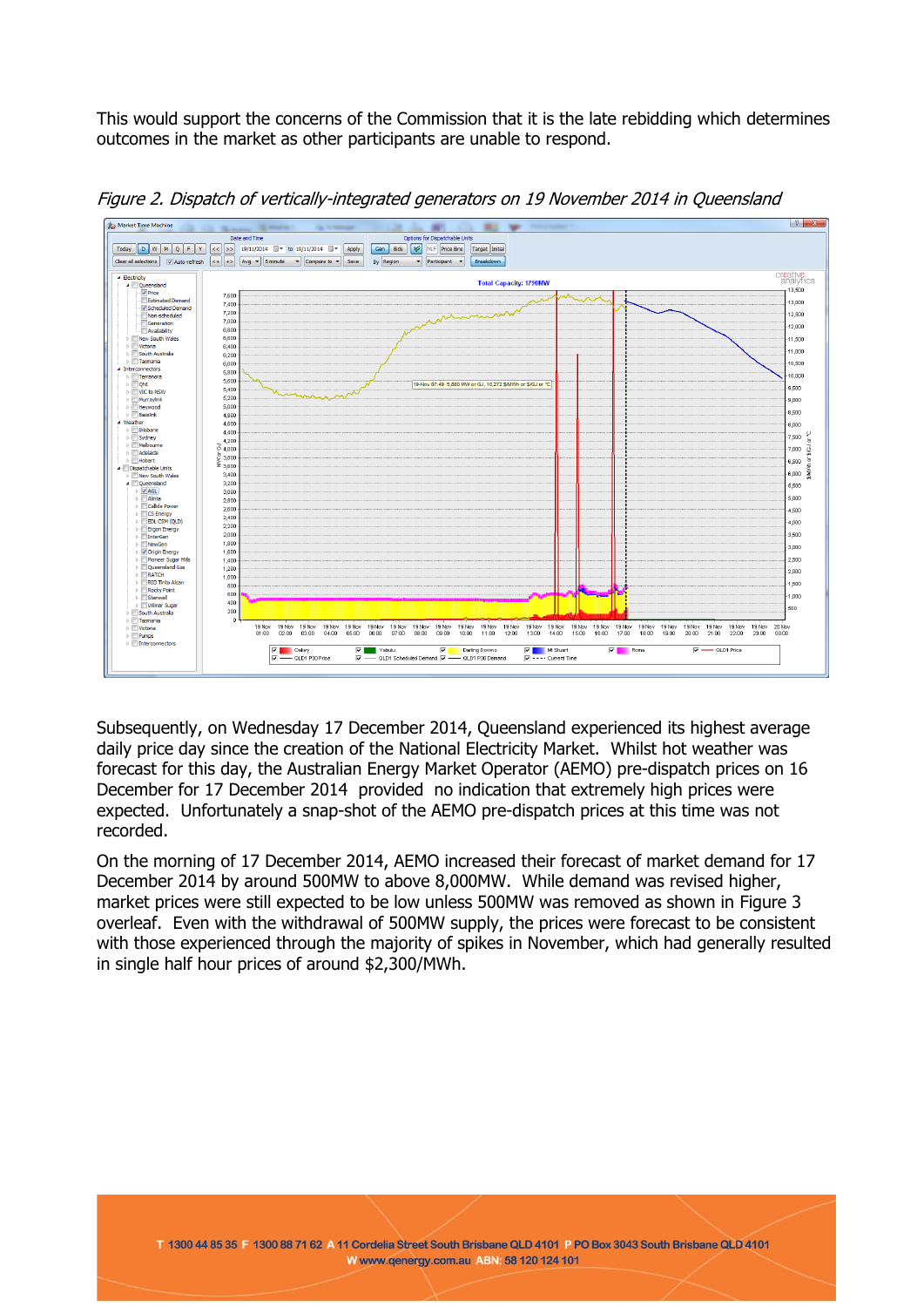

Figure 3. AEMO Queensland Pre-dispatch for 17 December released early 17 December 2014

On an hourly basis from 10am through to 1pm Queensland time on 17 December 2014 CS Energy Ltd shifted significant quantities (between 500 and 700MW) of generation from being available at \$25/MWh to the market price cap of \$13,500/MWh. Their bids at the open of 17 December are shown in Figure 4 below and their revised bids at the end of the day in Figure 5 overleaf. A significant shift into the light blue bidding region  $-$  at the market price cap  $-$  is clear.

Figure 4. CS Energy Ltd bids for Queensland 17 December 2014 at open of 17 December

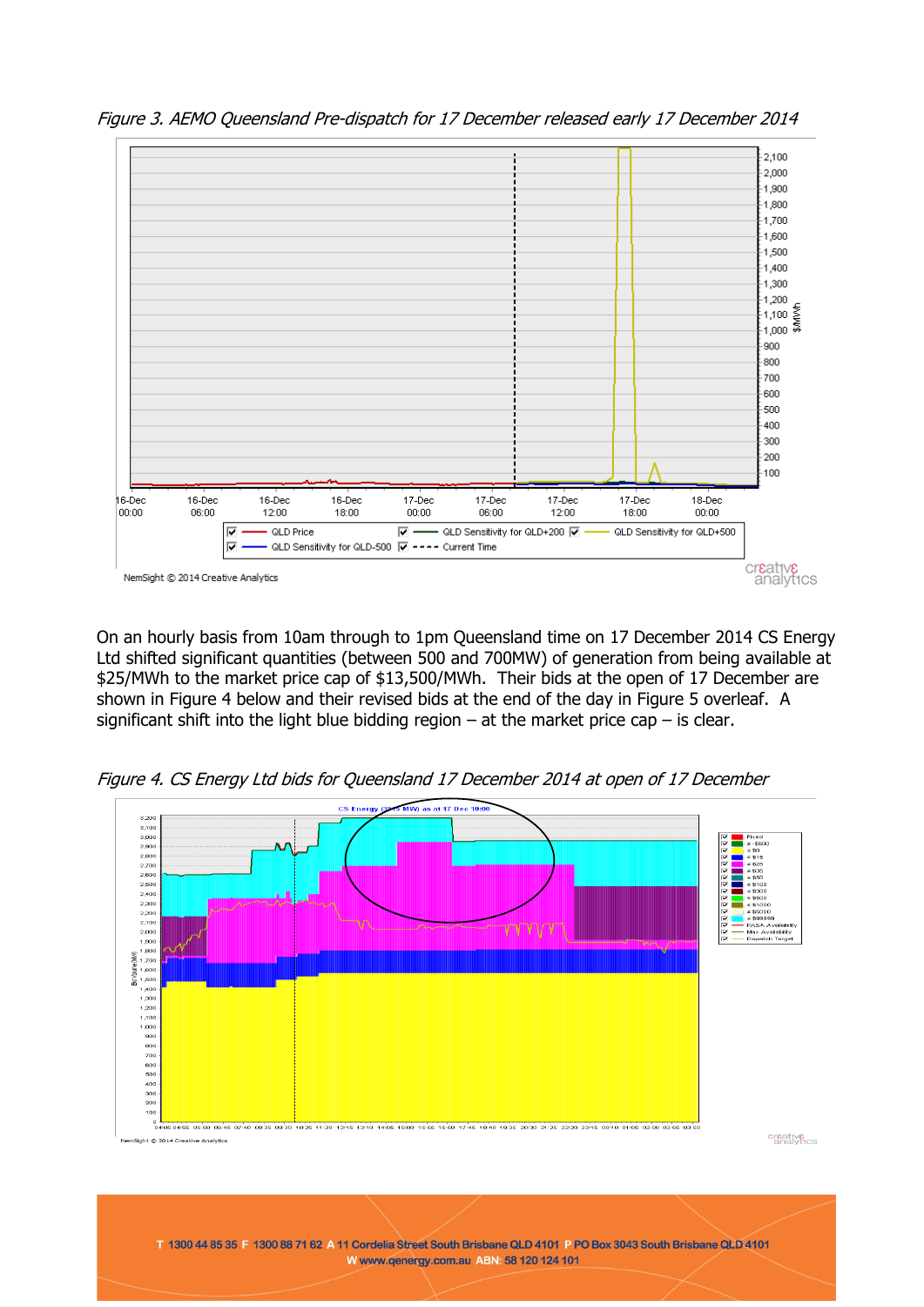

Figure 5. CS Energy Ltd bids for Queensland 17 December 2014 at close of 17 December

Changes in bids are not visible to the market on the same day so the first indication available to QEnergy of these changes came at 11am when AEMO revised their price outlook upwards to reflect sustained near market price cap outcomes in Queensland for much of the afternoon. Unfortunately a snap-shot of the AEMO pre-dispatch prices at this time was not recorded.

On 16 December 2014, QEnergy had reviewed additional cover options and on the basis of the pre-dispatch pricing, had determined that the only available cover – swap contract protection through the Australian Securities Exchange covering 20MW of balance of December in Queensland at a price of \$101.42/MWh – was unjustifiable despite the warm weather forecast. Had the true, ultimate bids been known at that time, the decision would at that time have been different. Prices rose quickly after the release of AEMO's updated outlook.

A further impact on retailers is the rapid liquidity provision required in cases such as this event. On 18 December 2014, QEnergy received notification of the requirement for significant additional guarantees from AEMO, which puts pressure on both the capital availability and also the operational processes of retailer participants.

# **2. The impacts and materiality of generator bidding strategies**

The impacts of late rebidding in cases such as those outlined previously are as follows:

- higher prices than would otherwise be the case owing to the inability of generators (such as those controlled by Origin Energy and AGL Energy) to dispatch in time to influence the outcome.
- consequences for retail participants' economic outcomes and for their capital positions (ie the need to provide significant prudential support in a very rapid period of time) as a result of those unnecessarily high prices.
- flowon higher prices for customers than would otherwise be the case.

Note that QEnergy does not believe that there should not be high-priced events in the market, since they are obviously a key part of the market design to support the delivery of generation investment as required. We do however consider that the late rebidding practices engaged in over the last few months in Queensland have meant that other generation was unable to be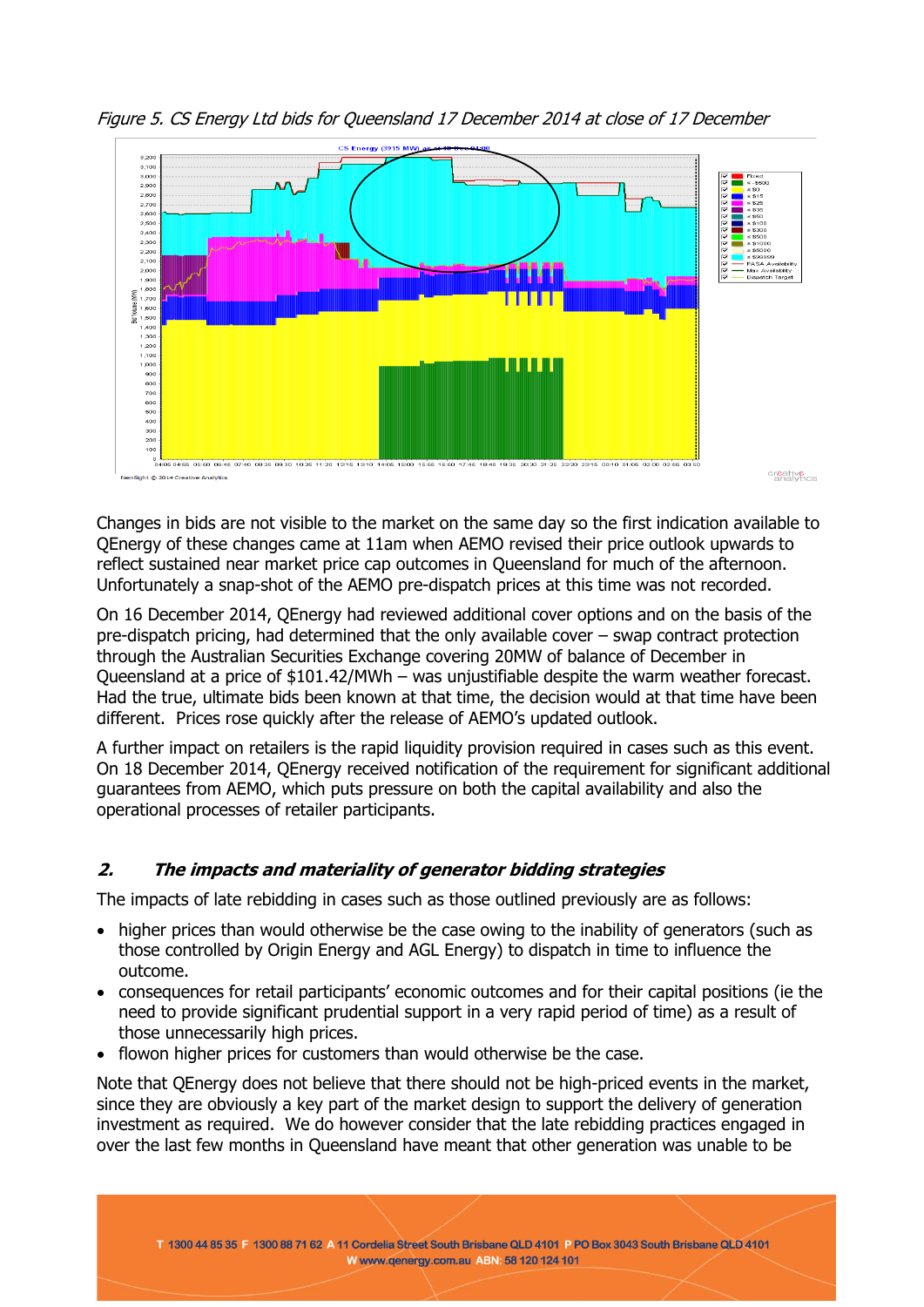dispatched in time, and consequently that prices were higher than they otherwise would have been had the market been functioning properly.

QEnergy is particularly concerned about the ongoing impact of this issue on Queensland prices. Like the Commission, QEnergy has observed that the incidences of late rebidding have been especially prevalent in Queensland since the consolidation of the original three governmentowned generators into two corporations, with the attendant rebalancing of asset portfolios.

It is particularly worrying because these two generators – both owned by a single owner, the Queensland government – together control 81% of Queensland's baseload generation as well as 91% of the state's main ramping assets, the intermediate units. This effectively allows generators first to initiate late rebidding incidents – through withdrawing their baseload power supply from low priced bands at the last minutes of the trading interval – and then to control the market's response through not rebidding their intermediate capacity in response to those baseload withdrawals.

In the context of recent price events and outcomes based on Stanwell Ltd and CS Energy Ltd's late rebidding, QEnergy is gravely worried about the likely new Queensland Labor government's commitment to further consolidation of these two generators into a single entity.

Further, QEnergy would love to hedge further with the generators involved in these late rebidding incidents, to mitigate the impact of the subsequent price events on ourselves and our customers.

Unfortunately, the second-tier retailer's ability to protect itself from the impact of these exaggerated price spikes in Queensland is quite limited, a considerable barrier to interest in participation in the Queensland retail and wholesale markets. Sadly, Queensland's 'FRMP' model means that once won, Queensland customers are also extremely difficult to shed.

It is QEnergy's view that in markets in other industries, the bidding behaviour evidenced in the Queensland wholesale electricity market over the last two years, would be viewed in the context of misuse of market power, and the Rules need to be changed to address it. In 2013 in its review of potential generator market power the Commission found that, 'transient pricing power, manifesting itself through occasional price spikes, is an inherent feature of a workably competitive wholesale market, and is only a concern if it occurs frequently enough and to a significant enough magnitude to lead to average annual wholesale prices being above LRMC of generation."

QEnergy respectfully considers that this view is too narrow and that the specific and targeted incidences of late rebidding in Queensland – which are facilitated by asset ownership and market structure – do result in conditions where the misuse of market power is possible. This is clearly borne out in the outcomes for QEnergy (and ultimately consumers) from the market events throughout November and December 2014. QEnergy's concern is that it would be further exacerbated by the consolidation promised by the new Queensland Labor government.

#### **2.1. Assessing the materiality of the problem**

For QEnergy, the implications of this problem are material since 17 December 2014 was the most expensive day in Queensland's NEM history, and QEnergy was required to deliver one of the largest cash guarantees to AEMO in the company's history. In our view, some of that impact would have been avoided had the pre-dispatch pricing reflected the ultimate pricing, in that this may have allowed earlier acquisition of further hedge and even reallocation cover, reducing the immediacy of the impact on the company, and at the very least would have allowed more time for the arrangement of the security deposit.

The Paper quotes an AEMO estimate of the annual price impact of rebidding in 2013 at \$0.22 / MWh in Queensland and \$0.40 / MWh in South Australia. In QEnergy's view, these figures do not capture the significance of the impact of high prices on second-tier retailers. For example, if the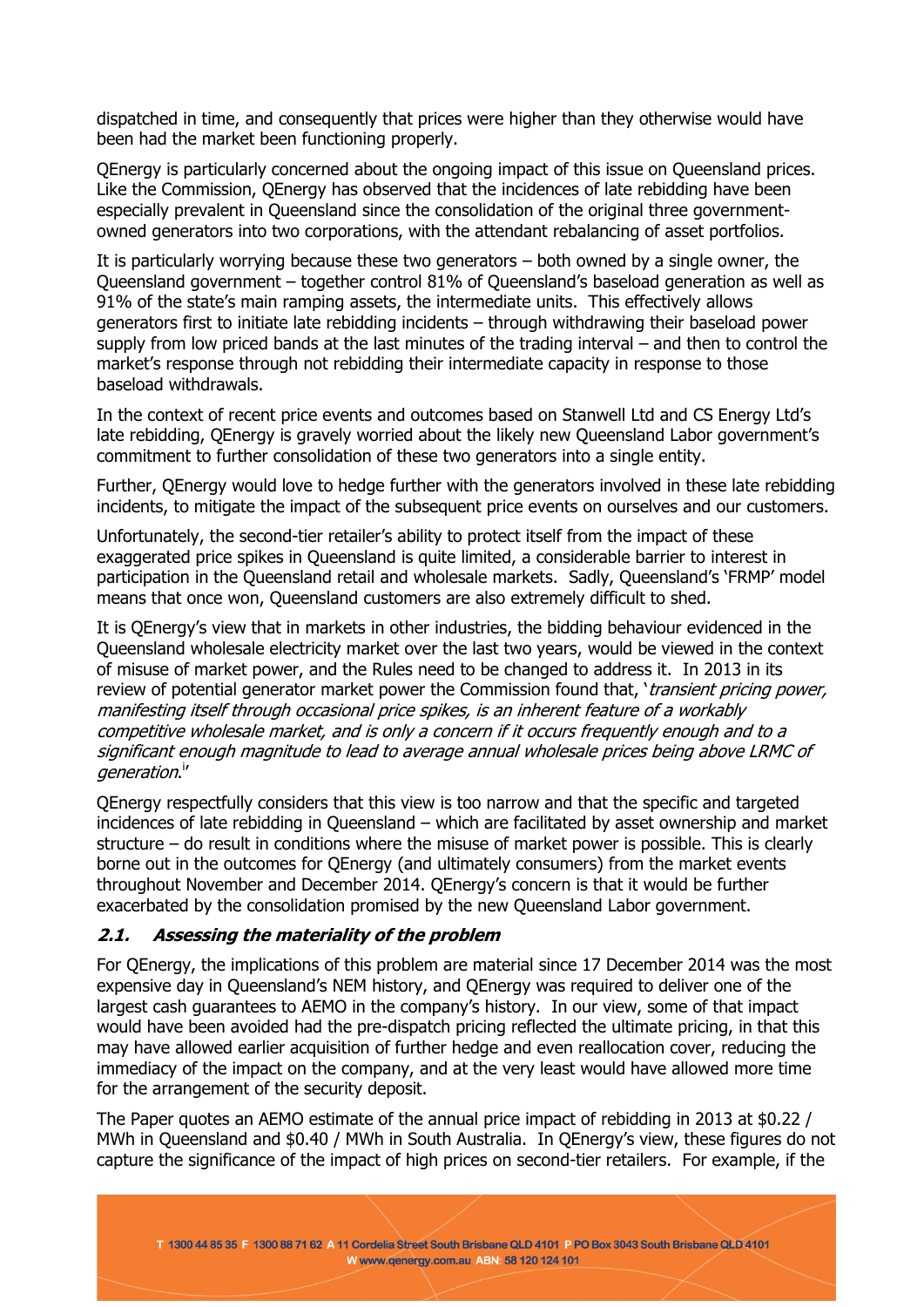impact was experienced on a single day (and generally the impact is concentrated temporally), then the delta in prices would be \$80.30 / MWh in Queensland (this is low by the standards of 2014) and \$146.00 / MWh in South Australia. When this type of day is experienced, retailers are required to provide significant guarantees as well as funding the costs of the day, so the average annual price delta entirely misses the significant risk velocity of late rebidding events.

Not only is there an outright impact on the economic and capital position of participants in the market, but there is also an indirect impact through AEMO's prudential guarantee requirements. Because of the higher volatility in Queensland and South Australia as a result of the late rebidding practices, those volatility factors are the highest in the NEM. This has a multiplicative impact on the guarantees participant retailers are required to provide, with the average guarantees for Queensland and South Australia effectively twice the levels required for the average of the remainder of the NEM (Figure 6.). Again, this is a barrier to entry for competition.

Figure 6.

|                                                     | <b>NSW</b> | <b>QLD</b> | <b>SA</b> | <b>TAS</b> | <b>VIC</b> |
|-----------------------------------------------------|------------|------------|-----------|------------|------------|
|                                                     |            |            |           |            |            |
| <b>Average Price (PR)</b>                           | \$37.96    | \$42.96    | \$49.05   | \$38.75    | \$35.25    |
|                                                     |            |            |           |            |            |
| <b>Outstanding Limit Volatility Factor (VFOSLR)</b> | 1.50       | 1.75       | 1.88      | 1.12       | 1.58       |
|                                                     |            |            |           |            |            |
| <b>Prudential Margin Volatility Factor (VFPMR)</b>  | 1.74       | 3.00       | 4.18      | 1.09       | 2.76       |
|                                                     |            |            |           |            |            |

## **2.2. Late rebidding and the effect on market outcomes**

Based on the high prices during November and December – which appear to have been exacerbated by late rebidding and the inability of other vertically-integrated generators to respond – QEnergy considers that there is a material impact on market outcomes through this practice in Queensland. This further is a barrier to competition for retailers, which thus has a direct and indirect cost impact on customers.

# **2.3. The impact of late rebidding on the ability of participants to respond**

As noted above, QEnergy believes that the late rebidding has had an impact on other generators in terms of not allowing time to respond. Further, it reduces risk management options for retailers, and makes attention to the subsequent collateral calls considerably more challenging.

## **3. Options to address the issues identified**

## **3.1. Given the materiality, identifying potential solutions to the problem**

QEnergy considers that a change to the current rules is in order. We would support redesigning a behavioural statement of conduct, similar to the good faith bidding provisions, and would also support restrictions on rebidding close to dispatch. Our suggested method for implementing these changes would be to adopt the New Zealand model, changing the good faith provisions to reflect the design of the New Zealand 'safe harbour' provisions, as well as implementing a gate close at two hours prior to the trading interval, with any changes to bids or offers after gate closure for a genuine physical reason regulated under the abovementioned conduct rules.

## **3.2. A behavioural statement of conduct**

QEnergy does not believe that the current good faith provisions are operating effectively, and so would not support leaving them unchanged. Having reviewed the options presented by the Commission, our view is that a replication of the New Zealand 'safe harbour' provisions would